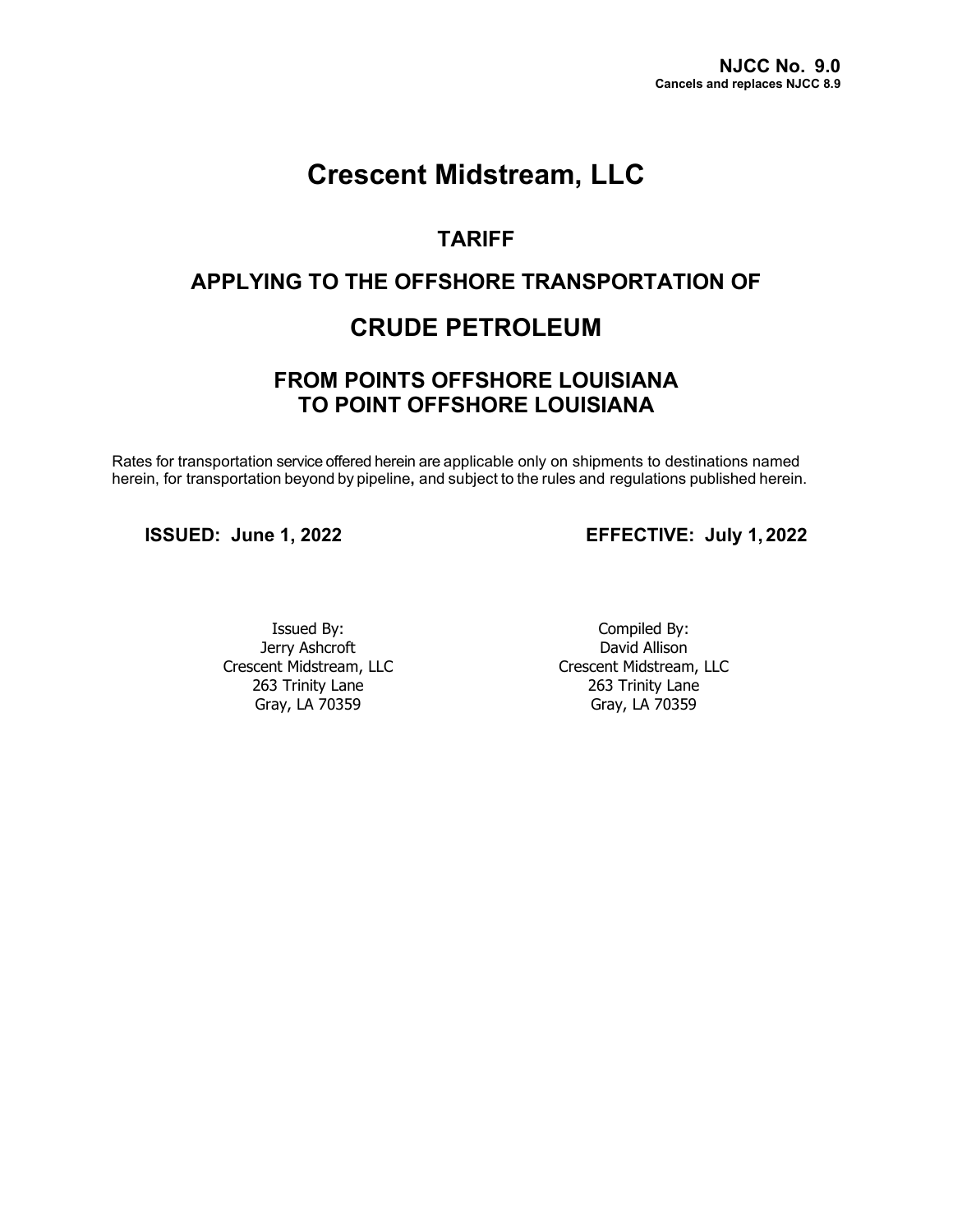#### **RULES AND REGULATIONS**

#### **1. DEFINITIONS:**

"Crude Petroleum," as used herein, means the direct product of oil wells, indirect petroleum products resulting either from distillate recovery equipment in gas and distillate fields, or a mixture of the direct product and indirect petroleum products.

"Barrel," as used herein, means 42 United States gallons of Crude Petroleum at a temperature of 60 degrees Fahrenheit.

"Carrier," as used herein, means **[W]** Crescent Midstream, LLC.

"Connecting Pipeline", as used herein, means a pipeline constructed and operated by a party or parties other than Carrier from which Crude Petroleum is received into Carrier's pipeline on the basis of measurements made at the point where it enters said Connecting Pipeline rather than at the point where it enters Carrier's pipeline.

"Monthly Accounting Period", as used herein, means a calendar month beginning at 7:00 a.m. on the first day of a month and ending at 7:00 a.m. on the first day of the succeeding month.

**2. SPECIFICATIONS ASTO QUALITY AND LEGALITY OF SHIPMENT**: Carrier reserves the right to reject any and all of the following shipments:

- A. Crude Petroleum whose gravity, viscosity, and other characteristics are such that it is not readily susceptible to transportation through the Carrier's existing facilities and it will damage the quality of other shipments or cause disadvantage to other shippers and/or the Carrier.
- B. Crude Petroleum containing basic sediment, water, sediment and other impurities totaling in excess of one per cent as determined by centrifugal test, or by such other tests as may be agreed upon by the Shipper andCarrier.
- C. Crude Petroleum where the Shipper or Consignee has failed to comply with all applicable laws, rules and regulations made by any governmental authorities regarding shipment of Crude Petroleum.
- D. If Carrier determines that a Shipper has delivered to Carrier's facilities Crude Petroleum that has been contaminated by the existence of and or excess amounts of impure substances, including but not limited to chlorinated and/or oxygenated hydrocarbons, arsenic, lead and/or other metals which results in harm to other shippers, carriers, users of the contaminated Crude Petroleum or Carrier, such Shipper will be excluded from further entry into applicable segments of the pipeline system until such time as the quality of the Crude Petroleum is to the satisfaction of the Carrier. Carrier is not responsible for monitoring receipts or deliveries for contaminants. Further, Carrier reserves the right to dispose of any contaminated Crude Petroleum blocking its pipeline system. Disposal thereof may be made in any reasonable manner including but not limited to commercial sales, and any liability associated with the contamination or disposal of any Crude Petroleum shall be borne by the Shipper introducing the contaminated Crude Petroleum into Carrier's system. Shipper liability includes, but is not limited to, claims from other shippers, carriers, or users of the contaminated Crude Petroleum and the costs of any regulatory or judicial proceeding.

**3. RECEIPT, DELIVERY AND IDENTITY OF SHIPMENTS:** Crude Petroleum offered for transportation will be received into the pipe lines of Carrier only on the condition that:

- A. It shall be subject to such changes in gravity or quality as may result from the mixture of said Crude Petroleum with Crude Petroleum in the tanks or lines of Carrier or Connecting Pipeline; and
- B. Carrier shall be under no obligation to deliver the identical Crude Petroleum received, and reserves the right to make delivery out of its common stock.

#### **4. APPORTIONMENT WHEN CURRENT OFFERINGS ARE IN EXCESS OF FACILITIES:** When

pursuant to nominations hereunder, there shall be offered to Carrier more Crude Petroleum than can be immediately gathered and/or transported, the gathering and/or transportation shall be apportioned among all Shippers by Carrier on a just and reasonable basis**.**

**5. APPLICATION OF RATES**: Crude Petroleum accepted for transportation shall be subject to the rates and other charges in effect on the date of receipt by Carrier.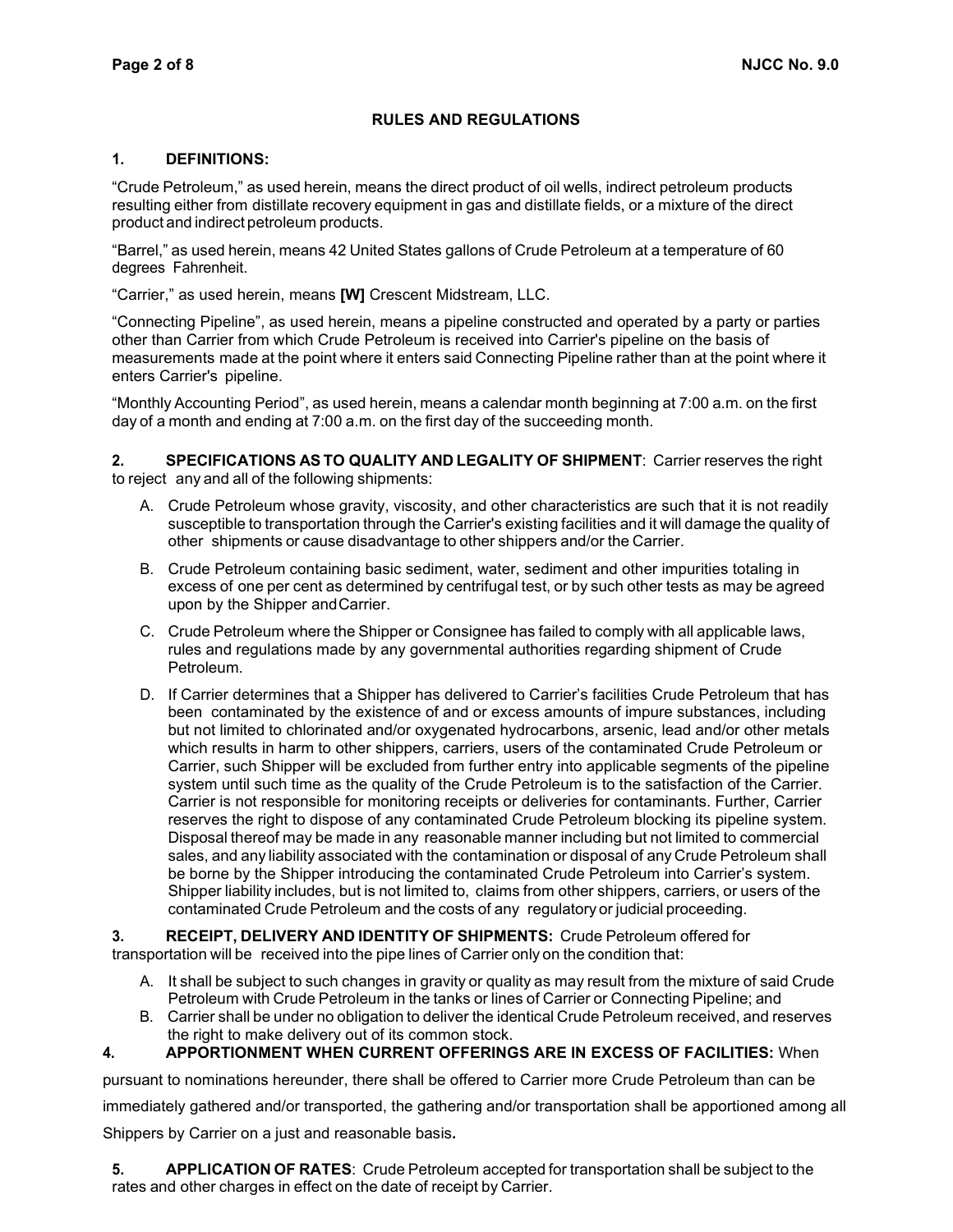**Page 3 of 8 NJCC No. 9.0 6. LIABILITY OF CARRIER**: Carrier while in possession of Crude Petroleum described herein, shall not be liable for any loss thereof, damage thereto; or delay caused by fire, storm, flood, epidemics, Act of God, riots, strikes, insurrection, rebellion, war, act of the public enemy, quarantine, the authority of law, requisition or necessity of the Government of the United States in time of war, default of Shipper or Owner, or from any other cause not due to the sole negligence of Carrier. In case of loss of any Crude Petroleum from any such causes, after it has been received for transportation and before the same has been delivered, Carrier shall assign and allocate such losses to Shippers on a just and reasonable basis.

**7. CRUDE PETROLEUM INVOLVED IN LITIGATION**: Crude Petroleum which is in any way involved in litigation, or which is encumbered by a lien or charge of any kind, will not be accepted for shipment, unless and until the Shipper or Consignee shall furnish a bond or other form of indemnity satisfactory to Carrier, protecting it against any liability or loss arising as a result of such litigation, lien or charge.

**8. PAYMENT OF TRANSPORTATION AND OTHER CHARGES**: The Shipper or Consignee shall pay, as provided below, all applicable gathering, transportation, and all other charges accruing on Crude Petroleum handled byCarrier.

All payments are due within 10 days of receipt of the invoice, unless the Carrier determines in a manner not unreasonably discriminatory that the financial condition of Shipper or Shipper's guarantor (if any) is or has become impaired or unsatisfactory or Carrier determines in a manner not unreasonably discriminatory it necessary to do so, in which case the payment due date shall be that specified in a written notice to the Shipper.

If any charge remains unpaid after the due date specified in Carrier's invoice, then such amount due may bear interest from the day after the due date until paid, calculated at an annual rate equivalent to the lesser of (1) 125% of the prime rate of interest, as of the date of Carrier's invoice, charged by the Citibank N.A. of New York, New York, for ninety (90) day loans made to substantial and responsible commercial borrowers or (2) the maximum rate allowed by law. In addition Shipper shall pay all documented costs incurred by Carrier to collect any unpaid amounts.

In the event Shipper fails to pay any such charges when due, Carrier shall not be obligated to provide Shipper access to Carrier's facilities or provide services pursuant to Carrier's tariff until such time as payment is received by Carrier and Shipper meets the requirements of the following paragraph. In addition, in the event Shipper fails to pay any such charges when due, Carrier shall have the right to setoff such amounts owed and future amounts owed against those amounts Carrier owes Shipper.

In the event Carrier determines in a manner not unreasonably discriminatory that the financial condition of Shipper or Shipper's guarantor (if any) is or has become impaired or unsatisfactory or Carrier determines in a manner not unreasonably discriminatory it is necessary to obtain security from Shipper, Carrier, upon notice to Shipper, may require any of the following prior to Carrier's delivery of Shipper's Crude Petroleum in Carrier's possession or prior to Carrier's acceptance of Shipper's Crude Petroleum: (1) prepayment of all charges, (2) a letter of credit at Shipper's expense in favor of Carrier in an amount sufficient to ensure payment of all such charges and, in a form, and from an institution acceptable to Carrier, or (3) a guaranty in an amount sufficient to ensure payment of all such charges and in a form and from a third party acceptable to Carrier. In the event, Shipper fails to comply with any such requirement on or before the date supplied in Carrier's notice to Shipper, Carrier shall not be obligated to provide Shipper access to Carrier's facilities or provide services pursuant to this tariff until such requirement is fully met.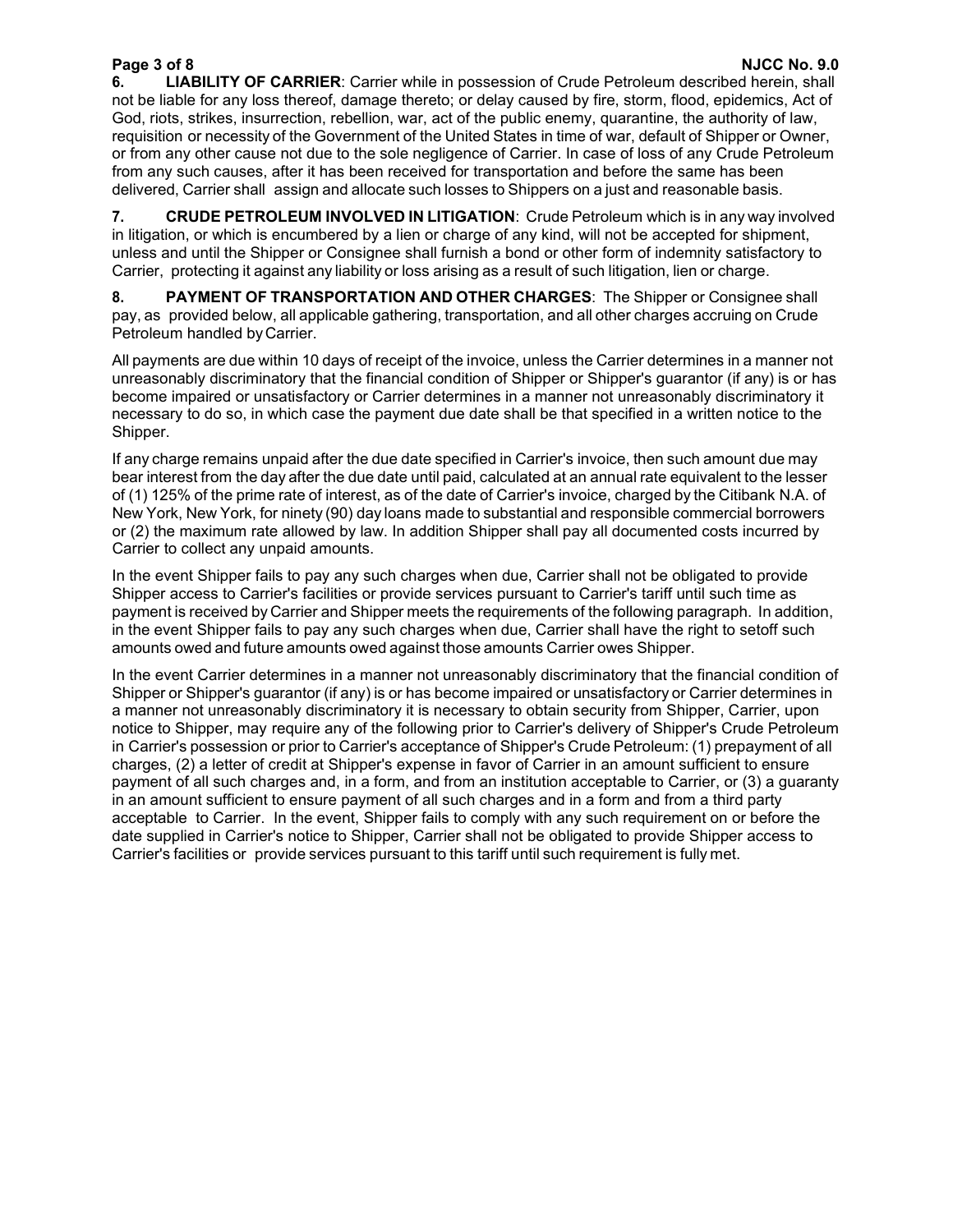Carrier shall have a lien on all Crude Petroleum delivered to Carrier to secure the payment of any and all gathering, transportation, or any other charges that are owed Carrier. Such lien shall survive delivery of Crude Petroleum to Shipper. Such lien shall extend to all Crude Petroleum in Carrier's possession beginning with Shipper's first receipt of transportation or other services from Carrier. The lien provided herein shall be in addition to any lien or security interest provided by statute or applicable law. Carrier may withhold delivery to Shipper of any of Shipper's Crude Petroleum in its possession and exercise any other rights and remedies granted under this tariff or existing under applicable law until all such charges have been paid as provided above.

If Shipper fails to pay an invoice by the due date, in addition to any other remedies under this tariff or under applicable law, Carrier shall have the right, either directly or through an agent, to sell at a private sale any a n d all Crude Petroleum of such Shipper in its custody at fair market value at the time of sale. The proceeds of any sale shall be applied to the following order: (A) To the reasonable expenses of holding, preparing for sale, selling, and to the extent allowed by law, reasonable attorney's fees and legal expenses incurred by Carrier; and (B) To the satisfaction of the Shipper's indebtedness including interest herein provided from the date of payment is due. The balance of the proceeds of the sale remaining, if any, shall be paid to Shipper or, if there is a dispute or claim as to entitlement, held for whoever may be lawfully entitled thereto.

**9. CLAIMS, SUITS AND TIME FOR FILING**: As a condition precedent to recovery, claims must be filed in writing with Carrier within nine months after delivery of shipment, or, in case of failure to make delivery, then within nine months after a reasonable time ,for delivery has elapsed; and suits shall be instituted against Carrier only within two years and one day from the day when notice in writing is given by Carrier to the Claimant that Carrier has disallowed the claim or any part or parts thereof specified in the notice. Where claims are not filed or suits are not instituted thereon, in accordance with the foregoing provisions, Carrier shall not be liable and such claims will not be paid.

**10. MEASUREMENT AND TESTING:** Crude petroleum offered to Carrier for gathering and/or transportation shall be measured and tested by a representative of Carrier prior to its receipt from Shipper. Shipper shall have the privilege of being present or represented at the measurement and testing. Quantities shall be measured by meters and calculated in accordance with applicable A.P.I. Manual of Petroleum Measurement Standards. All shipments of required specifications will be received and delivered as net standard volume, as the total volume excluding water, sediment, and other impurities, corrected by the appropriate volume correction factor for the observed temperature and A.P.I. gravity, relative density, or density to a standard temperature of 60 degrees Fahrenheit and also corrected by the applicable pressure correction factor and meter factor. The centrifuge method, Karl Fischer method, or other methods agreed upon, shall be used for ascertaining the percentage of water, sediment and other impurities. Where measurement and testing of shipments to determine water, sediment and other impurities content is not performed, the Carrier shall determine the water, sediment and other impurities content of shipments based on the best available data.

**11. EVIDENCE OF RECEIPTS AND DELIVERIES**: Carrier shall account to each Shipper for Crude Petroleum received. Crude Petroleum received from the Shipper and Crude Petroleum delivered to the Consignee shall in each instance, be evidenced by tickets, showing opening and closing tank gauges or meter readings, as applicable, temperature, basic sediment and water, and any other data essential to the determination of quantity. Such tickets shall be jointly signed by representatives of Carrier and the Shipper or Consignee, as appropriate, and shall constitute full receipt for (a) the Crude Petroleum received; (b) the Crude Petroleum delivered. Where meter tickets are not available or in Carrier's opinion, are unreliable, Carrier shall use the best available data to determine the quantity of Crude Petroleum received and delivered.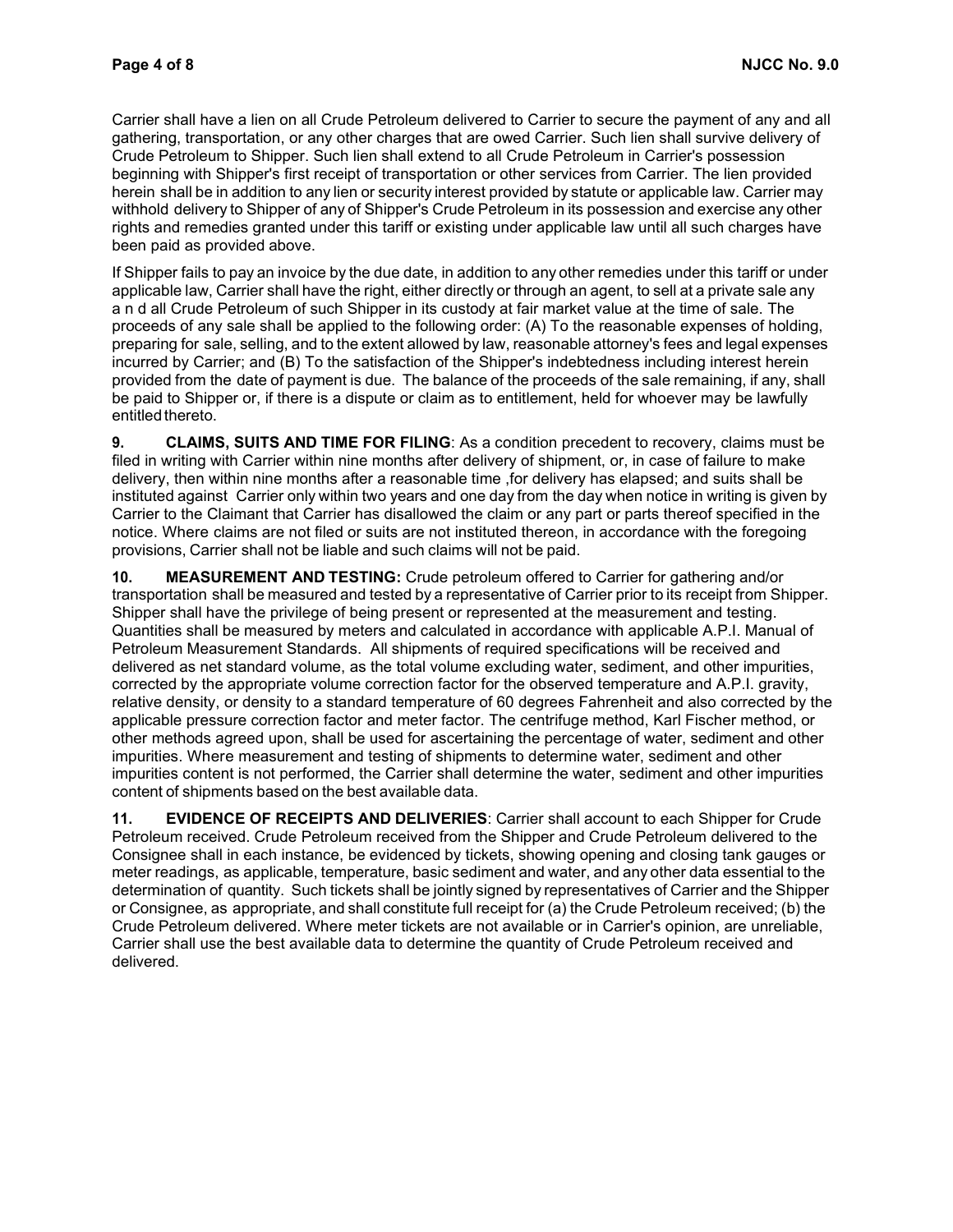#### **12. DEDUCTIONS AND QUANTITIES DELIVERABLE:**

A. All shipments of Crude Petroleum of 50 degrees API gravity or above shall be subject to a deduction to cover the shrinkage resulting from the mixture thereof, in the facilities of Carrier, with crude petroleum of API gravity of 49.9 degrees or less according to the following table:

| A.P.I. Gravity      | % Deduction |
|---------------------|-------------|
| 50° through 59.9°   | 1%          |
| 60° through 74.9°   | 2%          |
| 75° through 84.9°   | 3%          |
| 85° through 94.9°   | 4%          |
| 95° through 104.9°  | 5%          |
| 105° through 120.9° | 6%          |

B. The quantity of Crude Petroleum deliverable at destination shall be the net standard volume (as set out in Item 10) less shrinkage, evaporation or any other losses in transit or due to leaks or pipeline breaks. All such shrinkage, evaporation and gains or losses shall be assigned by Carrier to Shippers on a just and reasonable basis.

**13. ARRANGEMENTS REQUIRED FOR FURTHER TRANSPORTATION**: The Carrier will accept Crude Petroleum for transportation only when the Shipper or Consignee has made the necessary arrangements for further shipment beyond.

**14. LINE FILL AND TANK BOTTOM INVENTORY:** Either prior to or after the acceptance of Crude Petroleum for transportation, Carrier will require each Shipper to provide a pro rata part of the volume of Crude Petroleum necessary for pipeline fill, unavailable stocks below tank connections, and reasonable additional minimum quantities required for efficient operation or to safeguard Carrier's tankage during passage of a tropical storm or hurricane. Crude Petroleum provided by a Shipper for this purpose may be withdrawn after reasonable written notice of Shipper's intention to discontinue shipment in the system pursuant to Carrier's applicable tariff or tariffs. Carrier may require advance payment of final transportation charges and settlement of any unpaid accounts receivable, before final delivery will be made.

In the event a Shipper's inventory balance drops below its pro rata part of the volume of Crude Petroleum necessary for pipeline fill, unavailable stocks below tank connections, and reasonable additional minimum quantities required for the efficient operation of the system, then Carrier will require such Shipper to provide the necessary volume to meet its pro rata part of such volume of Crude Petroleum.

In the event that Shipper maintains an inventory balance after Shipper ceases movements on the system or Shipper gives written notice of its intent to cease movements over the system and such Shipper is unable to schedule appropriate shipments to clear the inactive inventory balance, Shipper will be required to settle the inactive inventory balance through Carrier. In the event no such Shipper notice is given, then Carrier may require either an adjustment in Shipper's inventory balance in accordance with the preceding Line Fill and Tank Bottom Inventory provision or settlement of the Shipper's inventory balance at any time after Shipper has ceased making movements over the system for a period of six months. Such settlement will be based upon the fair market value of the Crude Petroleum, as published by Platts, at the time Shipper informs Carrier in writing of its intention to discontinue shipments on the system pursuant to Carrier's applicable tariff or tariffs or if no such written notice is given, then at such time as Carrier calls for the settlement of the Shipper's inventory balance.

#### **15. NOMINATIONS:**

- A. Applications for transportation of Crude Petroleum shall be submitted in writing on Carriers prescribed nomination of shipment form.
- B. Any shipper desiring to nominate Crude Petroleum for transportation shall make such nomination to Carrier in writing on or before the twenty-fifth day of the month preceding the month during which the transportation under the nomination is to begin; except that, if space is available for current movement, a shipper may nominate Crude Petroleum for transportation after the twenty-fifth day of the month preceding the month during which the transportation under the nomination is to begin.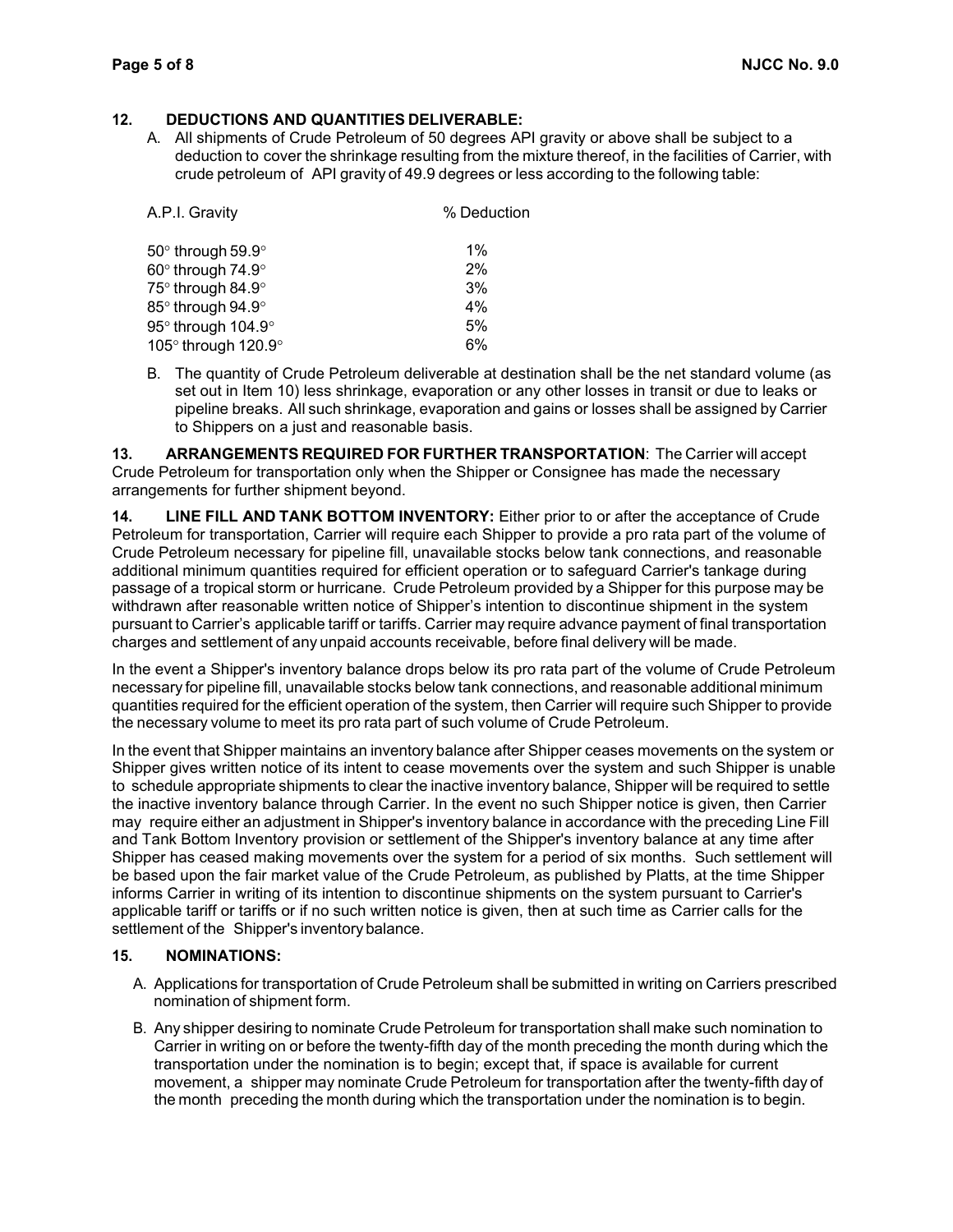#### **16. OFFSHOREPLATFORM FACILITIES ANDOPERATING PROCEDURES:**

- A. Carrier or its authorized representative shall have access to the platform from which shipments are received for the purpose of examining and checking meters and other installations utilized in connection with the handling of Crude Petroleum injected into the pipeline.
- B. Shippers, upon reasonable request of Carrier, shall install, maintain and operate, or make arrangements with platform owners to install, maintain and operate equipment to inject corrosion inhibitor into the pipeline. Carrier will supply inhibitor or reimburse party supplying the required inhibitor. The injection of such corrosion inhibitor and the type of inhibitor used shall be subject to the control of the Carrier.
- C. Shippers shall provide, or arrange with platform operator to furnish, operate, and maintain such pumping equipment as is necessary to inject the Crude Petroleum nominated by them for shipment or will cause same to be done. Pumping equipment shall be controlled and operated so that the hourly rate at which Crude Petroleum is injected during each month shall not exceed 120% of the average hourly volume nominated and accepted for shipment during the current calendar month. If piston pumps are used, surge absorbers shall be installed, upon reasonable request of Carrier, to minimize pulsation. Carrier reserves the right, upon written notification to all Shippers to further limit the variation of Shipper's injection rates, if in Carrier's judgment proration is imminent. Just and reasonable exceptions to variations of injection rates for Shippers with newly discovered, expended production, and unusual production difficulties will be allowed by Carrier.
- D. Physical and legal transfer of custody of Crude Petroleum to Carrier shall be at points where producer's or other delivering parties' lines are connected to Carrier's existing facilities, however, measurement of quantities received for the account of shippers at such points shall be determined by measurement facilities installed on the production platforms where the Crude Petroleum is produced or to which it is moved for delivery into Carrier's existing facility.
- E. The Carrier shall have the right to require uniform measurement and sampling equipment/procedures at all installations so that custody transfer measurements are made on a uniform basis. Shippers shall install or cause platform owners to install in accordance with applicable API and ASTM standards metering and meter proving equipment capable of continuous custody measurement, and devices for continuous proportional-to-flow sampling of the crude petroleum.
- F. If Crude Petroleum to be nominated to Carriers is produced at some distance from the Carrier's facilities and Carrier does not elect to provide a connection directly to the production platform where it is produced, the Shipper desiring to nominate such Crude Petroleum to Carrier shall furnish, or cause to be furnished, free of cost to Carrier, the Connecting Pipeline required to deliver such Shipper's Crude Petroleum to the location designated by Carrier. If such location is on another producer's platform, all arrangements for installing the Connecting Pipeline or other required equipment or facilities on such platform shall be the sole responsibility of the Shipper.
- G. In the event Carrier should decide to transmit meter readings or other data from the platform from which Shipper's Crude Petroleum is run, Shippers will allow, or cause the owner(s) to allow, reasonable access to and use of communication facilities, which may be available at the platform.
- H. Carrier will prepare, as near as practicable to 7:00 a.m. on the first day of each month, a monthly pipeline run ticket for each Shipper showing opening and closing meter readings and water, sediment and other impurities percentage on the basis of which Crude Petroleum and water, sediment and other impurities volumes will be determined. If for any reason Carrier's representative fails to reach any receipt point on the first day of the month, Shipper's own representative, with prior authorization from Carrier, will obtain and make a record for Carrier's representative of the closing meter reading and will withdraw the sample material from the sampling equipment. The sample material thus withdrawn will be sealed in a special container and retained by Shipper's representative for Carrier's representative who will, during his next trip to that receipt point, determine the water, sediment and other impurities percentage of the sample material in the special container and prepare the monthly pipeline run ticket.
- I. It is recognized that from time to time producers inject acid into well formations containing Crude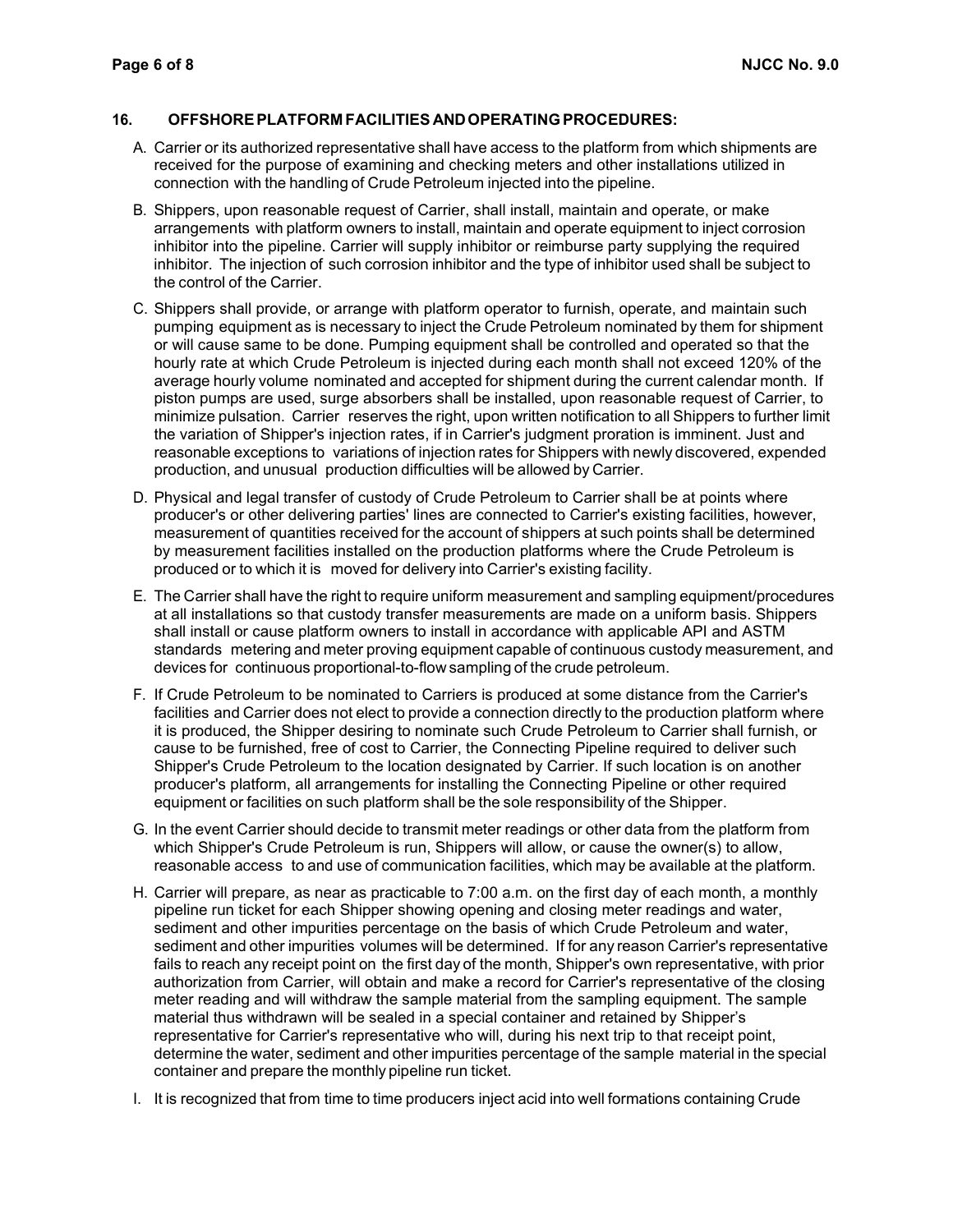Petroleum in an attempt to stimulate production and fluids subsequently produced from such wells may contain unspent acid which must be neutralized to a pH of 4.5 or greater before the fluids (with which acid is produced) are delivered to Carrier. If such total fluids (Crude Petroleum plus unspent acid) are not so neutralized, the pipeline may have to be shut down which in turn will require all connected producers to shut in their wells. To assist Carrier to anticipate the need and to prepare for possible corrective actions which may be required to void or minimize operating difficulties caused by any unneutralized acid, Shippers shall furnish, or cause the producer from which Crude Petroleum is purchased to furnish to Carrier, the following information at least 24 hours in advance of start of production from any well which has been acidized:

- 1) Estimated time of first production from acidized well.
- 2) Estimated time that first production from acidized well, which has been neutralized to a pH equal to or greater than 4.5, will be injected into the System.
- 3) Estimated time that produced fluids from previously acidized wells, which has been neutralized to a pH equal to or greater than 4.5, will be free of neutralized acids.

Shippers shall assume full responsibility for and reimburse Carrier for all extra costs and expenses incurred by Carrier as the result of any unspent and/or unneutralized acids being present in the Crude Petroleum delivered to Carrier by Shipper. Shipper responsible will be billed for all such extra costs and expenses for shutting down, purging of such unspent acids, and subsequent resuming operation of the Carriers pipeline and destination. Carrier shall not be liable to any Shipper for any damage sustained byShipper(s) as the result of unspent and/or unneutralized acids being received from other Shipper(s).

J. The present maximum operating pressures are:

2,160 psi for that portion between Vermilion Block 265 and South Marsh Island Block 69, and 1,440 psi for that portion between South Marsh Island Block 69 and destination.

Shippers' injection pressure shall be maintained within this stated maximum limit and shall conform, as near as possible, to the hydraulic gradient. Carrier reserves the right to reduce the maximum operating pressure by written notice to all Shippers. Shippers shall furnish, or cause the producer from which Crude Petroleum is purchased to furnish, install, calibrate and maintain continuous pressure recording devices at or near injection points to monitor pipeline operating pressures. Copies of the recording charts taken from these recording devices shall be furnished to Carrier on a weekly basis by Shipper. Shipper(s) shall also furnish Carrier copies of annual calibration certificates for recording devices.

Carrier reserves the right to witness calibration of these devices and Shipper shall notify Carrier at least 48 hours prior to the initiation of such calibration procedures.

Circumstances may arise which in Carrier's judgment require the pipeline be shut down. Following such shut-down periods, Shippers shall obtain authorization from Carrier prior to the resumption of injections.

Shippers who do not operate the wells from which the Crude Petroleum nominated for shipment by them is produced or who do not operate the treating, measurement or pumping equipment through which it is handled prior to its delivery to Carrier shall designate the party or parties responsible for the operation of such facilities and shall authorize and direct such party or parties to (1) comply with all provisions of this Tariff related to their operations and (2) furnish to Carrier such reasonably requested operational, technical, administrative and analytical data as Carrier deems necessary to account for volumes being delivered to Carrier and assure safe, lawful, and efficient operations. If two or more Shippers have an undivided ownership interest in Crude Petroleum nominated for shipment, such Shippers must designate the same operating representative who shall be authorized and directed to perform such functions.

**17. APPLICATION OF RATES FROM AND TO INTERMEDIATE POINTS**: For shipments accepted for transportation from any point not named which is intermediate to a point from which rates are published, through such unnamed point, the rate published herein from the next more distant point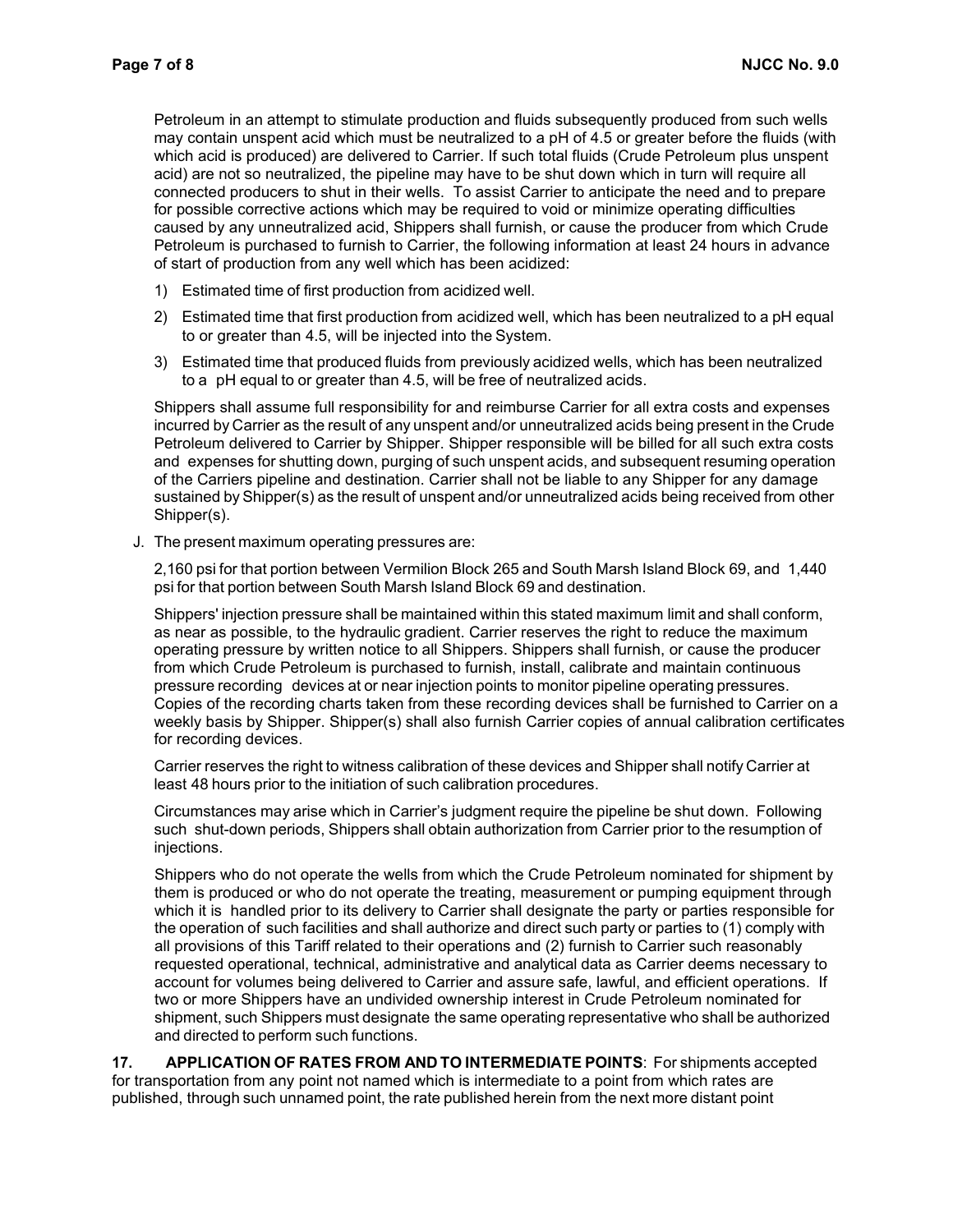specified will apply from each unnamed point. For shipments accepted for transportation to any point not named which is intermediate to a point to which rates are published, through such unnamed point, the rate published to the next more distant point specified will apply. Continuous use of intermediate point rate application for more than 30 days requires establishment of a rate for the transportation service.

**18. EXCESS WATER, SEDIMENT AND OTHER IMPURITIES:** If during any monthly accounting period, one or more individual meter tickets covering Crude Petroleum delivered to Carrier by Shippers reflects a water, sediment and other impurities content which exceeds 1%, Carrier shall assess, and Shipper shall pay to Carrier a treating charge of \$1.11 per barrel of such excess water, sediment and other impurities to cover the treating, separation and disposal of the such excess water, sediment and other impurities delivered to Carrier. Shippers of such excess water, sediment and other impurities shall also pay the applicable transportation rate set out in this tariff.

**19. INTRASYSTEM TRANSFERS:** Intrasystem transfers of title to Crude Petroleum in Carrier's custody will not be recognized by Carrier.

**20. CHARGE FOR FUND COMPENSATION:** In addition to all other charges accruing on Crude Petroleum accepted for gathering and/or transportation, a per barrel charge will be assessed and collected in the amount of any tax, fee, or other charge levied against Carrier by any Federal, State or local act, regulation or agency for the purpose of providing a fund for the reimbursement of parties who sustain costs or losses resulting from oil pipeline industry operations. Such charge will be included in the appropriate tariff filed with the Commission.

| <b>FROM</b>                  | ΤО                                                                                                                        | Rate in Cents per BBL of 42<br><b>U.S. Gallons</b> |
|------------------------------|---------------------------------------------------------------------------------------------------------------------------|----------------------------------------------------|
| Block 6, South Marsh Island  | Subsea Pipeline                                                                                                           | III 106.97                                         |
| Block 11, South Marsh Island | Interconnection to [W]<br>Crescent Midstream,<br>LLC's<br>Central GulfGathering<br>System, South Marsh<br>Island Block 59 | III 106.97                                         |
| Block 40, South Marsh Island |                                                                                                                           | III 106.97                                         |
| Block 41, South Marsh Island |                                                                                                                           | [I] 106.97                                         |
|                              |                                                                                                                           |                                                    |
| Block 69, South Marsh Island |                                                                                                                           | [I] 106.97                                         |
| Block 250, Vermilion Area    |                                                                                                                           | [I] 106.97                                         |
| Block 265, Vermilion Area    |                                                                                                                           | [I] 106.971                                        |

### **TABLE OF RATES FROM ESTABLISHED RECEPTION POINTS**

Note 1: Carrier and East Cameron Gathering LLC, have established joint tariff rates of **[I]** 554.53 for service originating in East Cameron Area Blocks 321 and 328, and **[I]** 573.06 for service originating in all remaining East Cameron Area Blocks, and continuing to Ship Shoal Block 28 (see East Cameron Gathering Non-Jurisdictional Tariff No. 2.1). The joint tariff rates are available for production from blocks for which **[W]**  Crescent Midstream, LLC has secured a Dedication and Transportation Services Agreement, the form of which is available upon request. A Pipeline loss allowance of 0.25% will be applied to these volumes.

In addition to the rates set forth above, contract rates for service of significant volumes originating from origins with alternative routing options are available upon request in certain circumstances in association with Carrier's ongoing volume incentive and dedication programs.